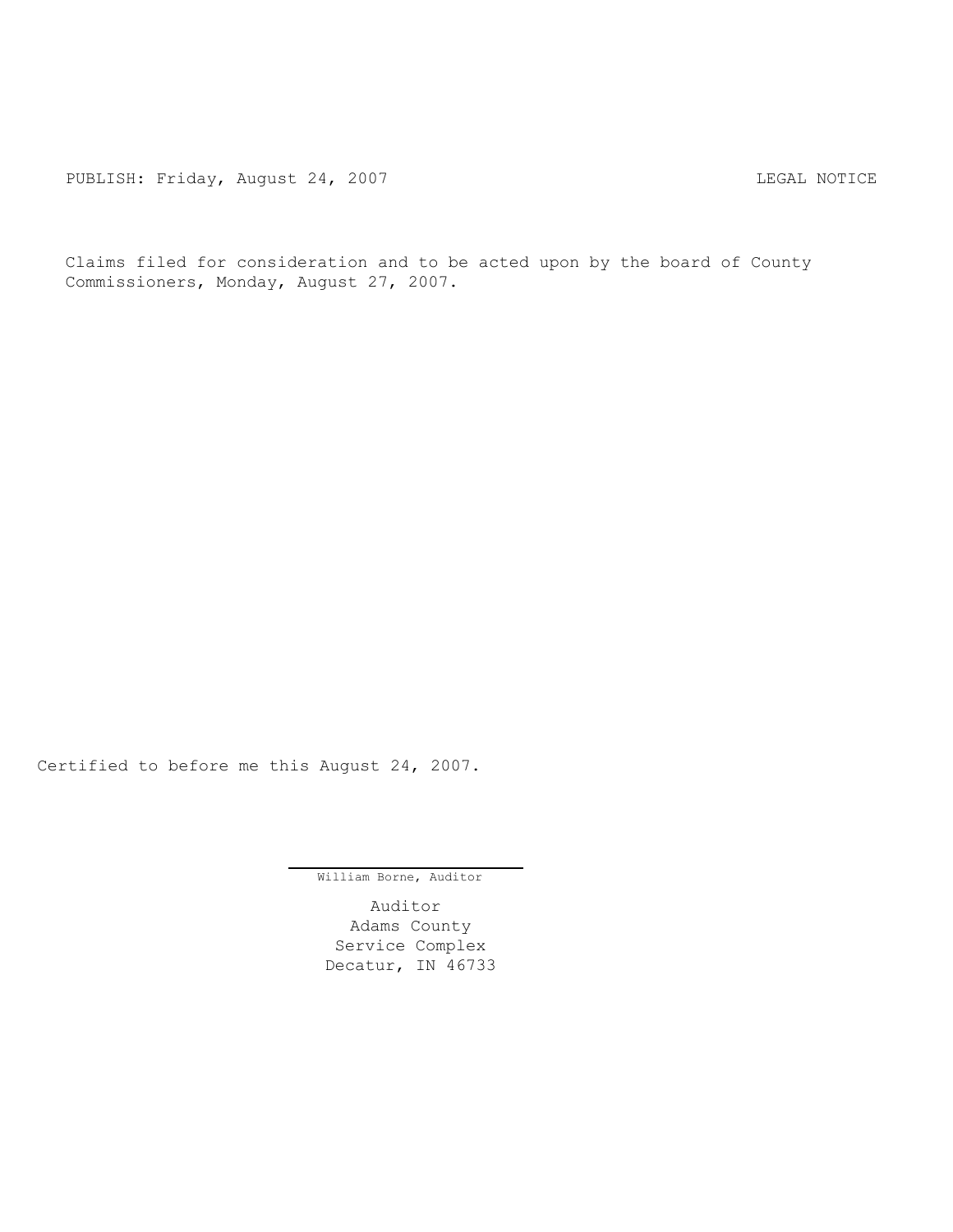

## **Claims Docket for Newspaper Adams County, Indiana**

## For Period: **7/17/2007** to **8/6/2007**

Date Claims to be Paid: **8/27/2007**

*313 W. Jefferson St. Decatur, IN 46733 (219) 724-2600*

| <b>Vendor</b>                   | Amount    | <b>Vendor</b>                    | <b>Amount</b> |  |
|---------------------------------|-----------|----------------------------------|---------------|--|
| <b>Adams County Auto Supply</b> | 1,175.21  | <b>Adams County Educational</b>  | 616.55        |  |
| <b>Adams Memorial Hospital</b>  | 134.94    | <b>Adams County Solid Waste</b>  | 19.12         |  |
| <b>Adams County Treasurer</b>   | 27,720.00 | <b>AIT Laboratories</b>          | 495.00        |  |
| <b>Allen Business Machines</b>  | 117.48    | Indiana Michigan Power           | 10,715.48     |  |
| Appraisal Research Corpor       | 3,458.33  | Arnold Lumber Company            | 12.32         |  |
| Barney's Auto Electric Se       | 329.93    | Berne Ready Mix                  | 121.70        |  |
| Berne Tri-Weekly News           | 74.97     | Brown, Blair A.                  | 50.00         |  |
| Hoosier Blue Flame              | 20.00     | Brateman's                       | 301.94        |  |
| Zurcher, Brian D. Md            | 2,235.00  | <b>BSN</b> Sports                | 841.07        |  |
| Butler, Fairman, & Seufer       | 4,353.22  | Chet's Pest Control              | 120.00        |  |
| Cintas Location #338            | 76.02     | City Of Decatur                  | 1,179.28      |  |
| Decatur True Value              | 72.06     | <b>Complete Printing Service</b> | 265.00        |  |
| Computer Systems, Inc.          | 1,462.16  | Courtesy Ford, Inc.              | 150.92        |  |
| Craigville Telephone Comp       | 119.60    | Weber, Daniel                    | 20.00         |  |
| Decatur Daily Democrat          | 71.20     | <b>Decatur Dental Service</b>    | 100.00        |  |
| Decatur Tire Center             | 45.00     | <b>Emergency Radio Service</b>   | 365.50        |  |
| Erie Haven                      | 30.19     | Ernst Truck Equipment, In        | 478.15        |  |
| <b>Everett Drainage</b>         | 4,382.87  | Everett Refrigeration & E        | 113.75        |  |
| Frame Service, Inc.             | 506.07    | Geneva Police Department         | 132.00        |  |
| Gerber's Super Valu, Inc.       | 1,973.39  | Gordon Food Service              | 5,596.99      |  |
| Drake, Gregory L.               | 60.00     | Hall Signs                       | 3,974.90      |  |
| Hilty Engine Service            | 87.50     | Imaging Office Systems, I        | 244.57        |  |
| Indiana Sheriff Assoc.          | 13.50     | Indiana State Coroners As        | 125.00        |  |
| Smith, Jan                      | 20.00     | <b>Janitors Supply Company</b>   | 325.23        |  |
| Spaulding, Joe                  | 96.72     | K-Mart                           | 284.94        |  |
| Werich, Kelly                   | 408.65    | Kiess Electric                   | 455.61        |  |
| $L & S$ Distributing            | 2,891.06  | Legal Directories Publish        | 61.75         |  |
| Cook, Leslie                    | 357.16    | Lica Construction Corpora        | 93,182.26     |  |
| MacAllister Machinery Com       | 150.88    | Bauman, Marcia                   | 50.00         |  |
| Burry, Mark S                   | 25.00     | Maumee River Basin Commis        | 11,050.00     |  |
| Meshberger Brothers Stone       | 16,722.67 | Michael Todd And Company         | 104.40        |  |
| Minds Eye Graphics              | 17.00     | Monroe Water Department          | 112.03        |  |
| Kone, Inc.                      | 166.00    | Moser Motor Sales, Inc.          | 170.32        |  |
| Ogg, Neil                       | 6.00      | Nipsco                           | 2,506.52      |  |
| Paul W. Reidenbach Equipm       | 884.32    | Portland Motor Parts, Inc        | 7.36          |  |
| EMP Co-op, Inc.                 | 978.48    | Quik Stop                        | 319.87        |  |
| McIntosh, Rhonda L.             | 91.96     | Smitley, Ronnie L.               | 100.00        |  |
| Scott's                         | 268.39    | Selking International            | 35.96         |  |
| Embarq Communications, Inc.     | 209.48    | St. Joseph Hospital Labor        | 705.00        |  |
| Baumann, Steve                  | 50.00     | <b>Stone-Street Quarries</b>     | 2,974.76      |  |
| Stoneco, Inc.                   | 1,466.30  | <b>Summit Radiology</b>          | 120.00        |  |
| Reynolds, Tamara J.             | 100.00    | Smith, Teryl R.                  | 20.00         |  |
| Print Shop                      | 3,352.31  | Sheets, Thomas Wade              | 25.00         |  |
| Barkey, Timothy L.              | 14.47     | Top Supply Company               | 194.69        |  |
| <b>Tractor Supply Company</b>   | 30.10     | U.S. Postmaster                  | 221.50        |  |
| USI, Inc.                       | 121.24    | Wemhoff Land Surveying, I        | 191.40        |  |
| West Payment Center             | 614.50    | Witham Toxicology Laboratory     | 3,036.00      |  |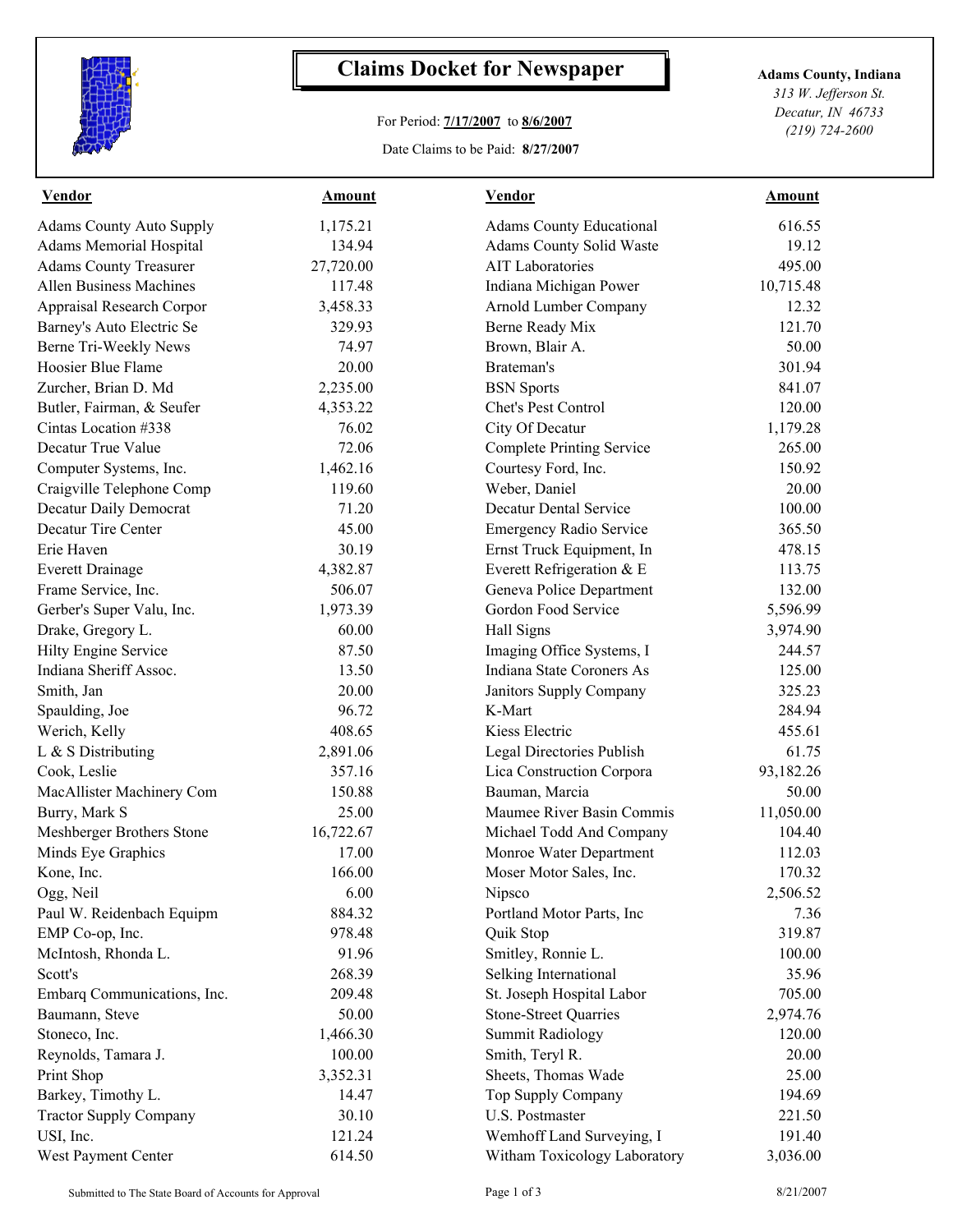| Christopher E. Harvey               | 331.35     | Rex King                          | 19.36           |  |
|-------------------------------------|------------|-----------------------------------|-----------------|--|
| Haugk Companies, Inc.               | 332.85     | Swiss City Veterinary             | 345.00          |  |
| National Serv-All                   | 175.33     | <b>Bit Mat Products</b>           | 24,483.23       |  |
| Imi Irving Material, Inc.           | 411.48     | J. L. Manufacturing & Fab.        | 95.00           |  |
| Patrick Norton                      | 69.38      | Correctional Management Co., Llc  | 5,460.00        |  |
| Timothy J. Berkshire                | 20.00      | Paul Norr                         | 50.00           |  |
| D. L. H. Mechanical                 | 5,959.92   | Judith E. Affolder                | 491.74          |  |
| Tom Magnan                          | 5.16       | Jeremy W. Brown                   | 25.00           |  |
| <b>Purdue University</b>            | 4,000.00   | Adam T. Miller                    | 50.00           |  |
| <b>Hobart Sales And Service</b>     | 76.76      | <b>Association Of Prosecutin</b>  | 525.00          |  |
| William Rumple                      | 50.00      | Bluhm And Reber                   | 1,110.00        |  |
| Waste Management                    | 143.76     | Affolder, Steven L.               | 742.19          |  |
| Deb Hawkins                         | 230.85     | Sue Ripley                        | 100.00          |  |
| Don Myers Plumbing                  | 459.97     | B & K Hydraulics                  | 240.00          |  |
| Nan Nidlinger                       | 64.15      | Dan M. Elzey                      | 20.00           |  |
| Sam's Engine Clinic                 | 17.50      | Xerox Corporation                 | 509.00          |  |
| Carol Selking                       | 17.60      | H. S. Lee, Md                     | 365.00          |  |
| Ace Radiator, Inc.                  | 297.43     | Zurcher Tire, Inc.                | 163.02          |  |
| Larry Miller                        | 387.50     | McIntire Heating                  | 591.00          |  |
| Tom Magnan/Special Needs            | 51.14      | Matthew Bender                    | 93.15           |  |
| Kerry Jones Farm Drainage           | 2,624.20   | Kristina Buckner                  | 36.96           |  |
| Arthur J. Booth                     | 20.00      | <b>Charles Tooley</b>             | 60.00           |  |
| Judy Studebaker                     | 82.00      | John Fox                          | 50.00           |  |
| Benicomp, Inc                       | 74,688.61  | Emil W. Meyer                     | 60.00           |  |
| Harvest Land Co-op                  | 707.40     | Wal-Mart                          | 194.59          |  |
| Adam B. Eguia                       | 562.50     | Adams County Truck Repair         | 210.64          |  |
| Law Enforcement Training Board      | 98.50      | Treasurer, State of Indiana       | 290.40          |  |
| Mary A. Kitson                      | 392.88     | <b>Fastenal Company</b>           | 46.29           |  |
| Leslie W. Marckel                   | 20.00      |                                   | 135.00          |  |
|                                     |            | Adams County Sheriff              |                 |  |
| RECO Equipment, Inc.                | 37.63      | Robert W. Gutekunst, MD           | 750.00<br>43.12 |  |
| Michael G. Werling                  | 555.00     | Connie Ellenberger<br>Edwin Ford  |                 |  |
| Troyer's                            | 2,317.21   |                                   | 20.00           |  |
| Charles Padgett, Jr.                | 20.00      | Galls                             | 59.25           |  |
| Randy Colclasure                    | 50.00      | Edglo Laboratories, Inc.          | 80.00           |  |
| Laura L. Schaadt                    | 255.00     | Kimberly A. Jackson               | 1,802.43        |  |
| Michele Morehous                    | 167.28     | Kendall Electric, Inc.            | 7.12            |  |
| McKesson Medical - Surgical         | 151.54     | <b>IWEA</b>                       | 200.00          |  |
| <b>Uricks Trucking</b>              | 3,337.50   | Office Equipment Finance Services | 225.00          |  |
| Allen County Juvenile Center        | 160.00     | Bi-County Services, Inc.          | 3,276.00        |  |
| <b>Adams County Bar Association</b> | 2,061.00   | Hansen Fitness                    | 205.00          |  |
| Blumberg / Excelsior                | 248.00     | Kevin Burkhalter                  | 50.00           |  |
| Alpine Falls, Inc.                  | 57.41      | William Borne                     | 199.03          |  |
| Stoll & Stutzman, Inc.              | 564.15     | Daniel J. Michaels                | 20.00           |  |
| Henry R. Mayer                      | 1,670.00   | L. A. Brown Company               | 180.00          |  |
| Jeter Systems Corporation           | 239.58     | Lynn Selking                      | 20.00           |  |
| SemMaterials, L.P.                  | 135,084.41 | <b>IVRA</b>                       | 125.00          |  |
| <b>Stationair's Express</b>         | 44.50      | Karla Marbach                     | 151.50          |  |
| Matrix Integration                  | 8,661.00   | Moore Medical Corporation         | 147.25          |  |
| Schwartz Blacksmith, LLC            | 74.02      | Global GOVT SYX Services          | 478.66          |  |
| Chad Kukelhan                       | 25.00      | Cochran Distributing              | 42.80           |  |
| DeSoto Translation & Marketing      | 398.50     | Pamela J. Hestermann              | 4,844.03        |  |
| Cintas Location #G64                | 1,280.93   | John August                       | 16.31           |  |
| Farm Plan                           | 610.46     | LBH Chemical & Industrial         | 230.44          |  |
| Fort Wayne Medical Laboratory       | 70.00      | James E. Taylor, DDS              | 1,117.00        |  |
| Mediacom                            | 139.95     | Robert E. Rhoades                 | 50.00           |  |
| <b>Enterprise Unified Solutions</b> | 8,879.14   | Kenneth A. Straub                 | 20.00           |  |